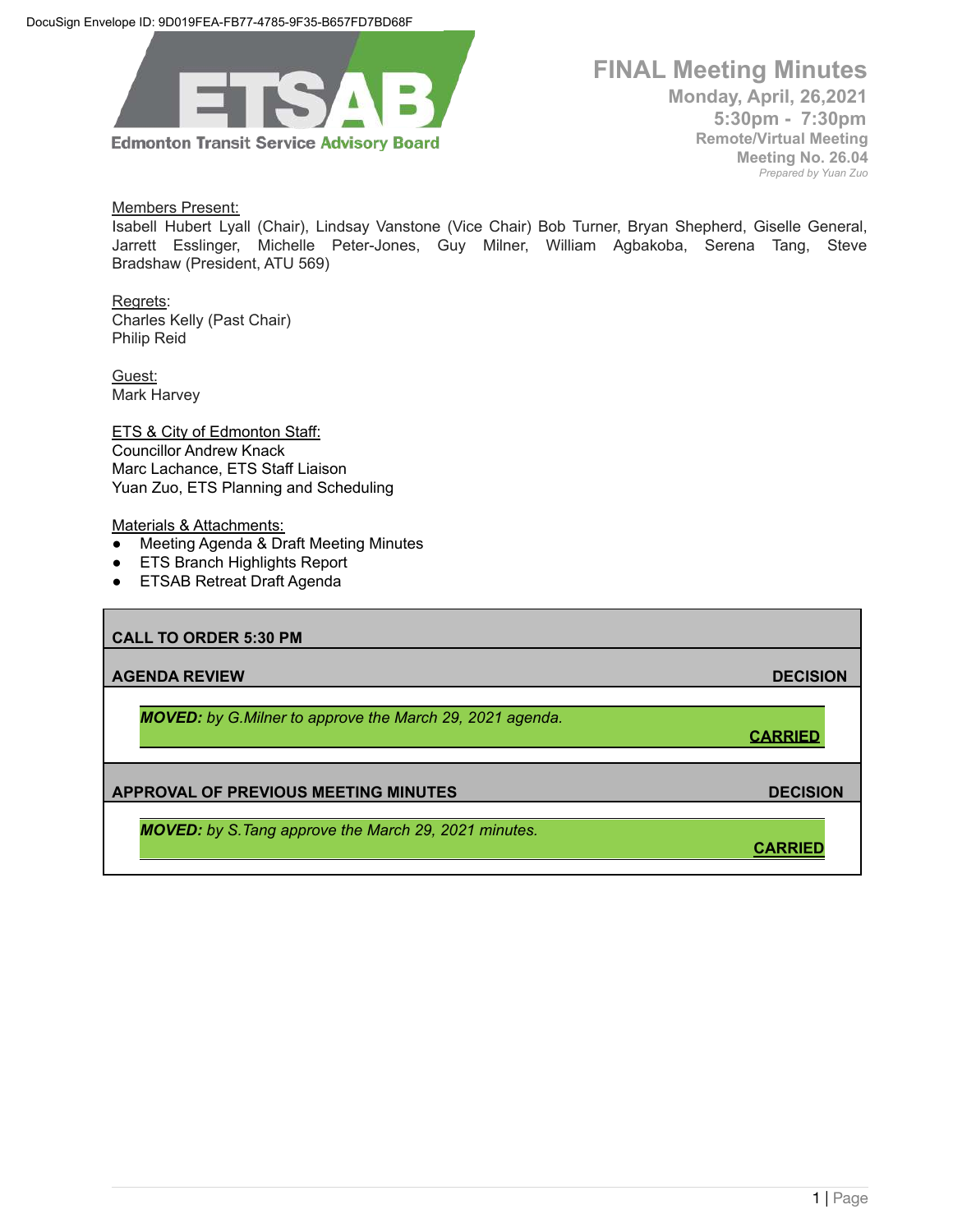| <b>Introductions/Recruitment &amp; Appreciation</b>                                                                                                                                                 | <b>I.Hubert Lyall</b> |
|-----------------------------------------------------------------------------------------------------------------------------------------------------------------------------------------------------|-----------------------|
| Mark Harvey joined tonight's meeting as a guest. He will be ETSAB's new board member starting<br>$\bullet$                                                                                          |                       |
| May 2021.                                                                                                                                                                                           |                       |
| The board recognized Charles Kelly's hard work for the past 5 years and wished him well as he is<br>$\bullet$                                                                                       |                       |
| stepping down from his role as Chair and member of ETSAB.                                                                                                                                           |                       |
| Giselle General will be taking a leave of absence starting May to run for City Council. The board<br>$\bullet$<br>wishes her all the best.                                                          |                       |
|                                                                                                                                                                                                     | <b>I.Hubert Lyall</b> |
| <b>Annual Retreat / Planning Meeting Agenda</b>                                                                                                                                                     |                       |
| There have been some revisions to the agenda since the last time the board has seen it. It is<br>$\bullet$                                                                                          |                       |
| currently in the drive.                                                                                                                                                                             |                       |
| Izzy has shared a document with the board members encouraging them to put suggestions and                                                                                                           |                       |
| ideas for sub committees; this document will be shared with the facilitators of the planning meet as                                                                                                |                       |
| well, to help with meeting preparation.                                                                                                                                                             |                       |
| ETS will follow up with a presentation at the planning meeting.                                                                                                                                     |                       |
| <b>BNR Letter Update</b>                                                                                                                                                                            | <b>I.Hubert Lyall</b> |
| The letter was delivered to Council but not brought up during the debate.<br>$\bullet$                                                                                                              |                       |
| The mayor's office asked if it was ok to share with the media, which led to the CBC article.<br>$\bullet$                                                                                           |                       |
| While the board understood that the timeframe was short, the board did express that it would be                                                                                                     |                       |
| nice to have more time to work on future letters.                                                                                                                                                   |                       |
|                                                                                                                                                                                                     |                       |
| <b>Transit Funding Model (Motion by Cllr Paquette)</b><br>Cllr Paquette moved a motion that "Administration provide a report to Committee following a review                                        | <b>I.Hubert Lyall</b> |
| $\bullet$<br>of the implementation of the Bus Network Redesign, including: a. an accelerated interim review of                                                                                      |                       |
| successes and shortfalls with routes, timing, and frequency b. high level strategy for more routes                                                                                                  |                       |
| during the rollout where need and demand are indicated 2. That Administration provide a report to                                                                                                   |                       |
| Committee with recommendations outlining a predictable, sustainable funding formula that sees                                                                                                       |                       |
|                                                                                                                                                                                                     |                       |
|                                                                                                                                                                                                     |                       |
| incremental but impactful increases to the transit system going forward and an outline of current<br>capacity for service growth". This is something that the board should keep an eye on and maybe |                       |
| speak to down the road.                                                                                                                                                                             |                       |
| This is also a potential sub committee project that the board could focus on.                                                                                                                       |                       |
|                                                                                                                                                                                                     |                       |
|                                                                                                                                                                                                     | <b>P.Reid</b>         |
| <b>Google Drive</b>                                                                                                                                                                                 |                       |
| Phil was absent from this meeting. This will be tabled for next month.<br>$\bullet$                                                                                                                 |                       |
| <b>Subcommittee Update</b>                                                                                                                                                                          | <b>INFORMATION</b>    |

- **Pending Annual Meeting**
	- The annual planning meeting will take place on May 8, 2021 from 9am 12pm where the board will get together and draft the yearly work plan. Ideally the board will decide on 4 sub committees so 2 will run simultaneously in the 2021/2022 term.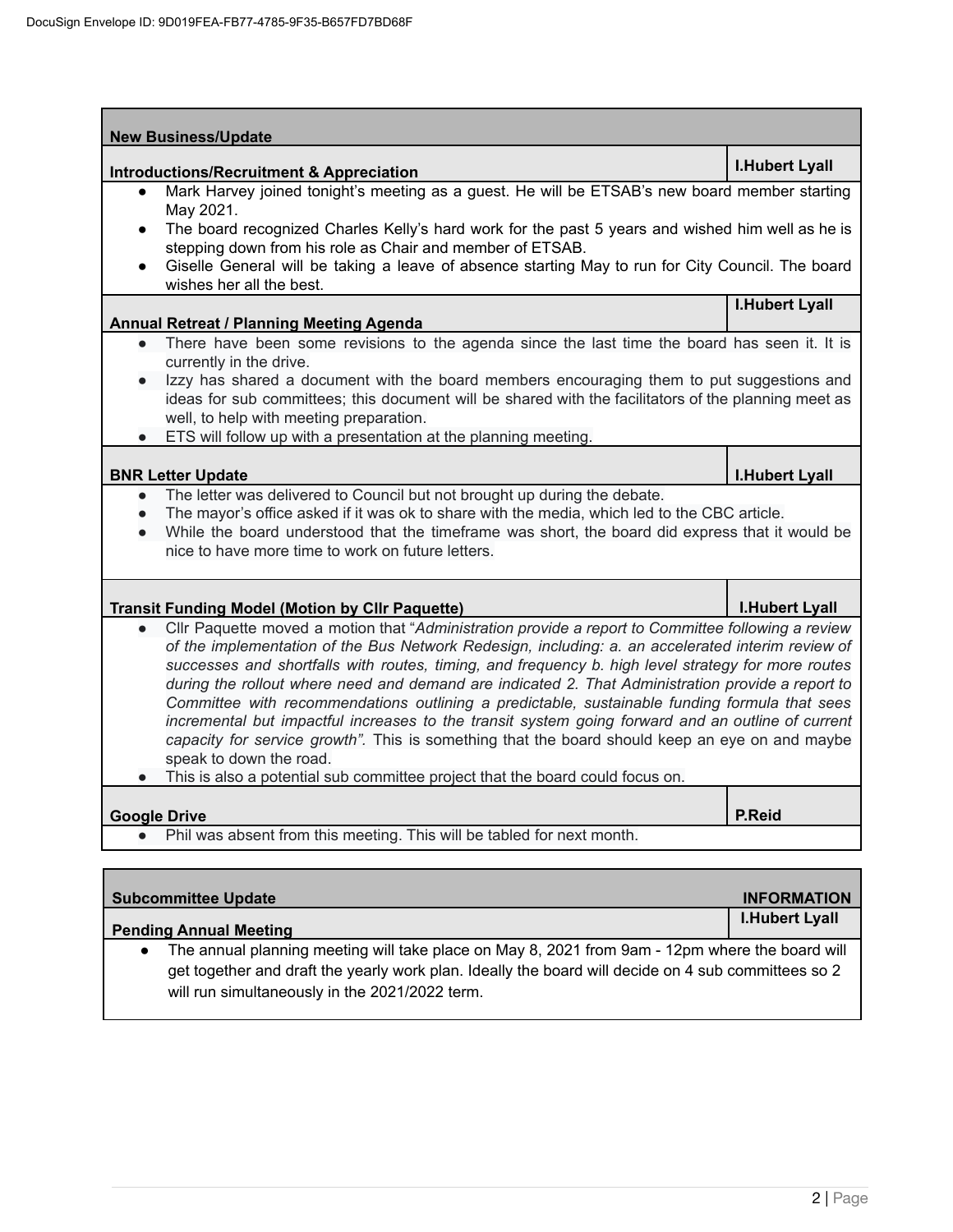| <b>EXTERNAL UPDATES</b>                                                                                                                                                                                                                                                                                                                                                                                                                                                                                                                                                                                                                                                                  | <b>INFORMATION</b> |
|------------------------------------------------------------------------------------------------------------------------------------------------------------------------------------------------------------------------------------------------------------------------------------------------------------------------------------------------------------------------------------------------------------------------------------------------------------------------------------------------------------------------------------------------------------------------------------------------------------------------------------------------------------------------------------------|--------------------|
| <b>ETS Branch Highlights Report</b>                                                                                                                                                                                                                                                                                                                                                                                                                                                                                                                                                                                                                                                      | M. Lachance        |
| Council discussion has approved the Annual Operations Plan for the Valley Line Southeast LRT.<br>Each year, the City and the third-party operator of the Valley Line LRT, TransEd, are required to<br>come to an agreement on 14 different service levels that can be operated on the line that combine<br>the number of one-car and two-car trains, as well as the frequencies of trains. Through the Project<br>Agreement, the City can establish different service levels throughout the year if required and this<br>would be determined by ridership trends.                                                                                                                        |                    |
| City Council's Executive Committee discussed our recommendation to bring forward to City Council<br>٠<br>an additional category in our 2022 Transit Fee Schedule. The new fare categories include a<br>Pay-As-You-Go trip rate, and a single trip 'Smart Ticket' option that uses Smart Fare's tap on/tap off<br>technology. The Pay-As-You-Go trip rate will allow customers to pay \$3 for one trip, rather than<br>having to pay the full amount upfront for a monthly/annual pass.                                                                                                                                                                                                   |                    |
| As launch day approaches on April 25 for the new bus network, there is a flurry of activity to<br>$\bullet$<br>prepare customers for the change. Printed materials and route brochures are being distributed to<br>the transit garages to be made available on buses. As well, ETS staff are preparing to provide<br>outreach support at the transit centres and LRT stations on the day of the launch, and the week<br>following.                                                                                                                                                                                                                                                       |                    |
| Starting April 25, and in alignment with the launch of the new bus network, ETS is launching an On-<br>$\bullet$<br>Demand Transit for 37 neighbourhoods and 16 large seniors' residences.                                                                                                                                                                                                                                                                                                                                                                                                                                                                                               |                    |
| The ETS digital assistant currently looks for keywords and phrases then provides the best answer<br>$\bullet$<br>from a list of responses.                                                                                                                                                                                                                                                                                                                                                                                                                                                                                                                                               |                    |
| Organizations serving newcomers, seniors, people with disabilities, low income/vulnerable people<br>٠<br>were contacted to offer information presentations (virtual or onsite) about the new bus network,<br>On-Demand Transit, and information materials (electronic and printed materials) when available.                                                                                                                                                                                                                                                                                                                                                                             |                    |
| Over the last few months, in response to concerns with crime and disorder, ETS has added<br>$\bullet$<br>additional security guards, more Transit Peace Officer patrols, and additional video surveillance via<br>CCTV security cameras on transit to proactively monitor facilities. While this does not directly<br>address the overdose concerns, the larger presence of security personnel provides an additional<br>layer of oversight, natural surveillance, and support at transit facilities. Additional EPS members will<br>also be deployed on transit in late April, as part of the City's integrated and multi-pronged approach<br>to further enhancing safety and security. |                    |
| Last year, ETS launched the Transit Watch text message service so that customers can discreetly<br>report security concerns or suspicious behaviour directly to the ETS Control Centre. To date, in<br>2021, ETS has received 379 unique text interactions (the total number of text messages received<br>during these interactions is higher).                                                                                                                                                                                                                                                                                                                                          |                    |
| <b>Councillor Emerging Issue Updates</b>                                                                                                                                                                                                                                                                                                                                                                                                                                                                                                                                                                                                                                                 | A.Knack            |
| May 11 Mass transit report - Urban Planning Committee - Cllr Knack encourages board<br>members to keep their eyes out for this report.                                                                                                                                                                                                                                                                                                                                                                                                                                                                                                                                                   |                    |
| <b>ATU 569</b>                                                                                                                                                                                                                                                                                                                                                                                                                                                                                                                                                                                                                                                                           | S.Bradshaw         |
| Steve noted that BNR launched on Sunday and he was waiting for news but hasn't received<br>anything major, and commented that "no news is good news".                                                                                                                                                                                                                                                                                                                                                                                                                                                                                                                                    |                    |
|                                                                                                                                                                                                                                                                                                                                                                                                                                                                                                                                                                                                                                                                                          |                    |